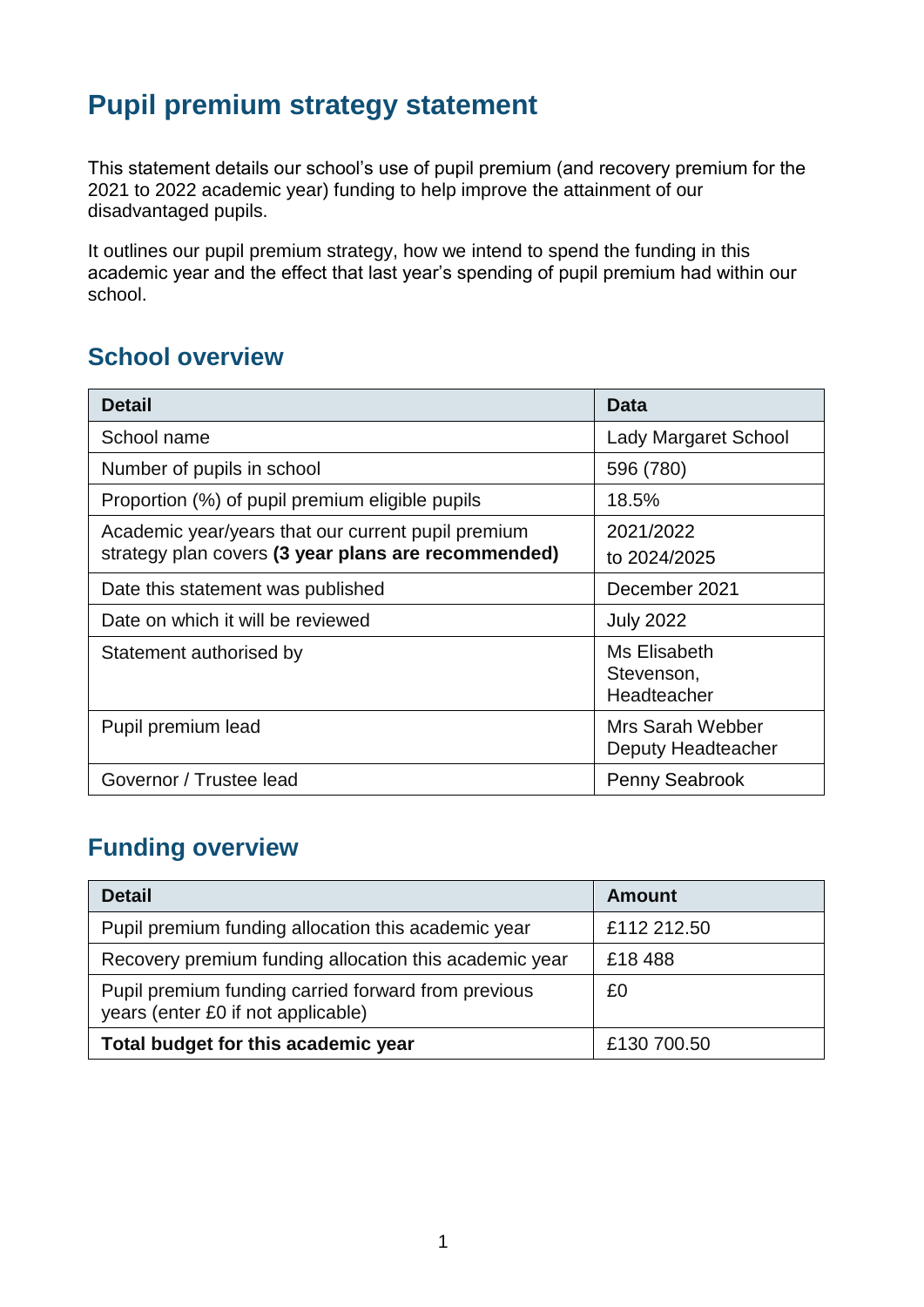# **Part A: Pupil premium strategy plan**

#### **Statement of intent**

Our intention is to offer a safe, inclusive, caring and intellectually demanding environment to enable all our students, irrespective of their background or the challenges they face, to make excellent progress and achieve high attainment across our broad and balanced curriculum. We aim to build a "goodly heritage" which empowers our students and enables all of our disadvantaged and vulnerable students to flourish as confident and curious, resourceful and resilient learners.

The focus of our pupil premium strategy is to support disadvantaged students to achieve these goals, including progress for those who are already high attainers. The curriculum ensures equality of opportunity for disadvantaged students so that they have access to the EBAAC and pathways which are not restricting their potential outcomes, including progression to university. We will consider the challenges faced by our vulnerable students, such as those who have a social worker in order that the activity we have outlined in this statement can support their needs, regardless of whether they are disadvantaged or not.

High-quality teaching and pedagogy are at the heart of our approach, with a focus on the areas in which disadvantaged students require the most support. This is proven to have the greatest impact on closing the disadvantage attainment gap and at the same time will benefit the nondisadvantaged students at Lady Margaret School. Implicit in the intended outcomes detailed below, is the intention that non-disadvantaged students' attainment will be sustained and improved alongside progress for their disadvantaged peers.

Our strategy is also informed by wider school plans for education recovery, notably the provision of devices to students who have been unable to access the national online resources during periods of school closure. These students have been worst affected by domestic digital poverty, whether or not they took up the opportunity for our on-site learning provision in 2020- 2021.

Our approach will be responsive to common challenges and individual needs, rooted in robust diagnostic assessment, not assumptions about the impact of disadvantage.

The approaches we have adopted complement each other to help students flourish. To ensure they are effective we will adopt a whole school approach in which all staff take responsibility for disadvantaged students' outcomes and raise expectations of what they can achieve by:

- ensuring disadvantaged students are challenged by the curriculum and the work they are set every lesson and over time;
- act early to intervene at the point need is identified; and
- use the Performance Management structure to hold staff accountable for the progress of a specific group of disadvantaged students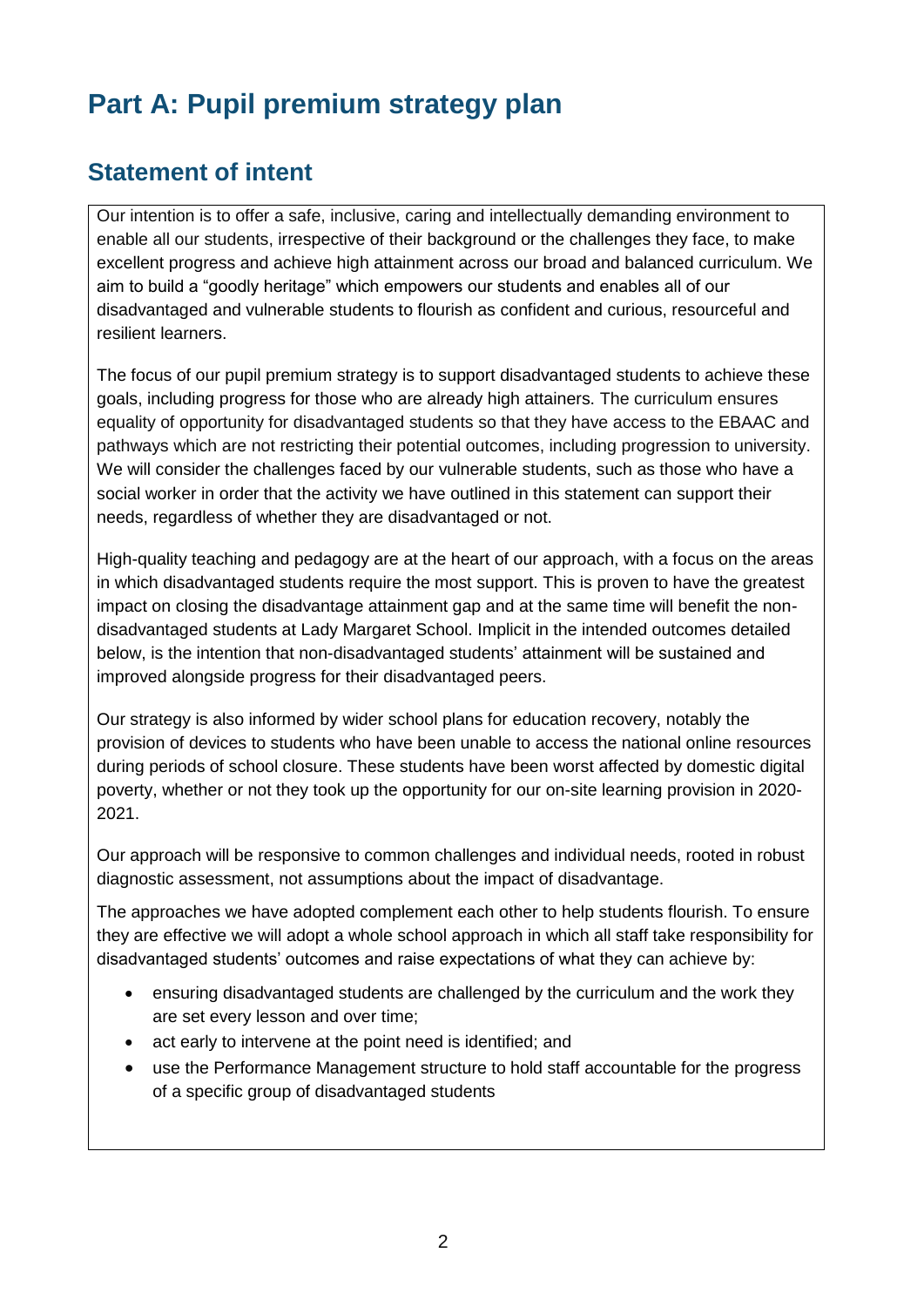# **Challenges**

This details the key challenges to achievement that we have identified among our disadvantaged pupils.

| <b>Challenge</b><br>number | <b>Detail of challenge</b>                                                                                                                                                                                                                                                                                                                                                                                                                                                                                                                                        |
|----------------------------|-------------------------------------------------------------------------------------------------------------------------------------------------------------------------------------------------------------------------------------------------------------------------------------------------------------------------------------------------------------------------------------------------------------------------------------------------------------------------------------------------------------------------------------------------------------------|
| 1                          | Attainment                                                                                                                                                                                                                                                                                                                                                                                                                                                                                                                                                        |
|                            | Although the Progress 8 gap between disadvantaged students and their non-<br>disadvantaged peers narrowed from 2016-2019, the GCSE attainment of dis-<br>advantaged students is generally lower than that of their non-disadvantaged<br>peers in school (but not nationally). There was a more significant gap in the<br>CAGs awarded in 2021 (A8 5.57 versus 6.85) with 50% of the disadvantaged<br>cohort achieving a 5 in both Maths and English compared with 87.6% of the<br>non-disadvantaged cohort.                                                       |
|                            | For the current Year 11 cohort the school target for 5+ in English and maths is<br>74%. Autumn predictions show 59% of the disadvantaged cohort achieving<br>this compared with 80% of the non-disadvantaged cohort. This would restrict<br>their future pathways.                                                                                                                                                                                                                                                                                                |
|                            | In Maths teacher diagnostic assessments suggest that KS3 students particu-<br>larly struggle with: calculating with decimals, percentage change, simplifying<br>algebraic expressions (Y7); exterior and interior angles, straight line graphs,<br>ratio and proportion problem solving (Y8); and trigonometry, changing the sub-<br>ject of a formula, solving quadratic equations (Y9). For KS4 students the topics<br>are: surds, algebraic fractions, direct and inverse proportion (Y10); and com-<br>pleting the square, vectors and rates of change (Y11). |
| 2                          | Literacy                                                                                                                                                                                                                                                                                                                                                                                                                                                                                                                                                          |
|                            | In the last two years, on entry to the school at Year 7 between 41-50% of our<br>disadvantaged student cohort arrive below age-related expectations on verbal<br>CAT scores compared with 25-27% of their non-disadvantaged peers. This<br>was not a gap we had identified previously.                                                                                                                                                                                                                                                                            |
|                            | Observations of and discussions with disadvantaged students in KS3 indicate<br>that reading comprehension and use of tier 2 vocabulary is generally lower<br>than their non-disadvantaged peers.                                                                                                                                                                                                                                                                                                                                                                  |
|                            | Year 8 and Year 9 Attitude to learning data for 2020 and 2021 indicates that<br>the quality and regularity of oral contributions to lessons is a bigger challenge<br>for disadvantaged students than their non-disadvantaged peers. This impacts<br>their progress in all subjects.                                                                                                                                                                                                                                                                               |
| 3                          | Meta-cognition and self-efficacy                                                                                                                                                                                                                                                                                                                                                                                                                                                                                                                                  |
|                            | Our learning walks and student discussions suggest many middle attaining<br>disadvantaged students in KS3 lack metacognitive / self-regulation strategies<br>when faced with challenging independent tasks. This is indicated across the<br>curriculum, both inside and outside of lessons.                                                                                                                                                                                                                                                                       |
|                            | Student discussions with Year 8, Year 9 and in KS4 highlight a lack of<br>confidence in effective revision strategies for tests.                                                                                                                                                                                                                                                                                                                                                                                                                                  |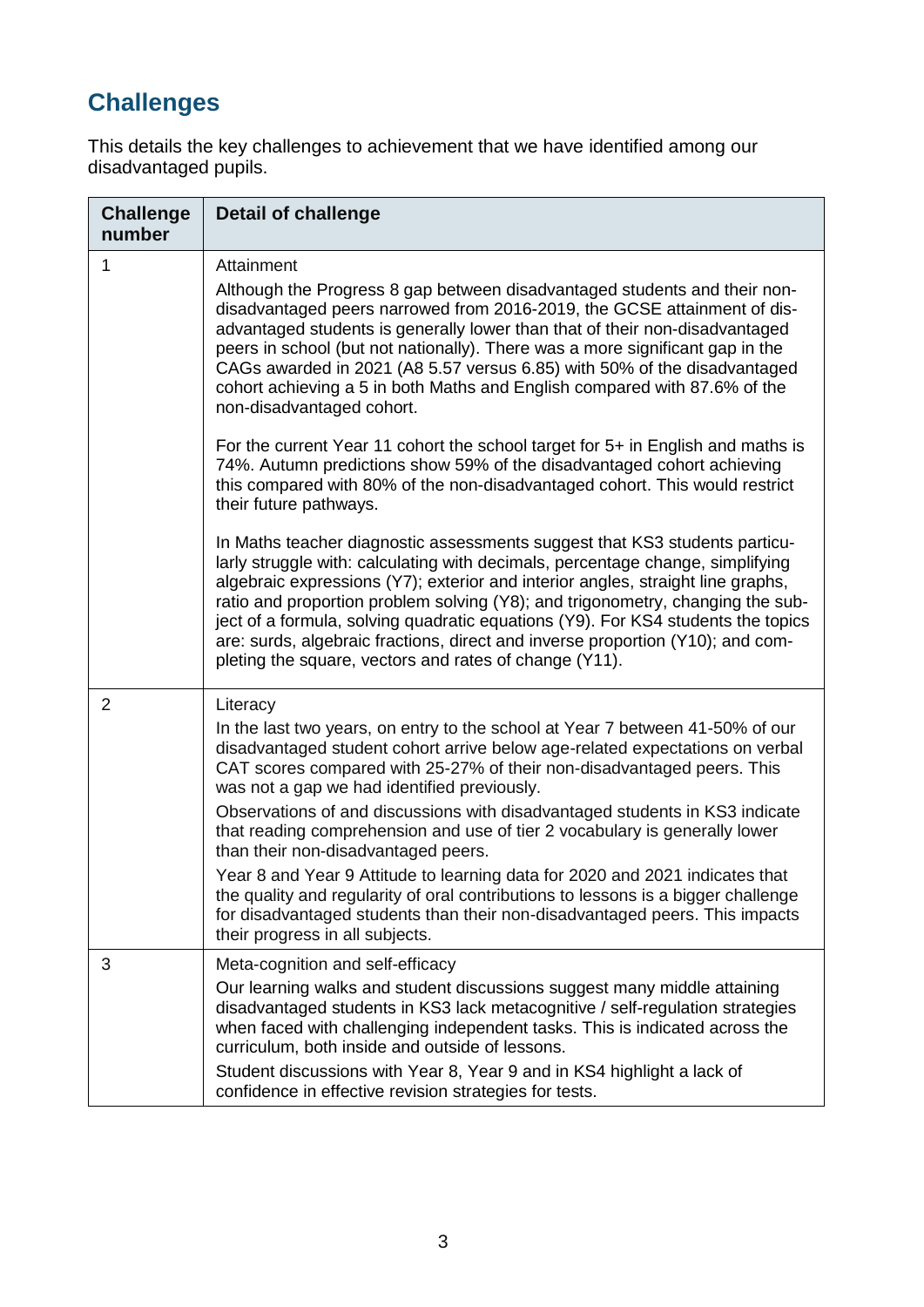| 4 | Wellbeing                                                                                                                                                                                                                                                                                                                                                                                                                                                                                                                                                                                                                                                             |
|---|-----------------------------------------------------------------------------------------------------------------------------------------------------------------------------------------------------------------------------------------------------------------------------------------------------------------------------------------------------------------------------------------------------------------------------------------------------------------------------------------------------------------------------------------------------------------------------------------------------------------------------------------------------------------------|
|   | Our wellbeing survey sample of students has identified social and emotional is-<br>sues for many pupils, such as anxiety and low self-esteem. This is partly driven<br>by concern about catching up lost learning and feeling overwhelmed by the<br>prospect of high-stakes exams. The lack of enrichment opportunities due to the<br>pandemic also limited socialisation.                                                                                                                                                                                                                                                                                            |
|   | These challenges particularly affect disadvantaged students, including their at-<br>tainment and how they feel about attaining at an "average" or "below-average"<br>level. This has resulted in more referrals to in-school support with 40% of the<br>one-to-one sessions with the school nurse allocated to disadvantaged stu-<br>dents, and 20% of the one-to-one sessions with our MIND practitioner. There<br>is also a significant number of disadvantaged students accessing support out-<br>side of school, particularly in the Year 11 cohort, although access to this sup-<br>port has been delayed by the waiting time for additional services/referrals. |
| 5 | Attendance                                                                                                                                                                                                                                                                                                                                                                                                                                                                                                                                                                                                                                                            |
|   | Prior to the pandemic disruption to learning we had identified a trend in the<br>attendance of disadvantaged students running at 1% below non-<br>disadvantaged students*. In 2020-2021 attendance dropped across the<br>school, with disadvantaged student attendance at 93%. Our assessments and<br>observations indicate that absenteeism is negatively impacting disadvantaged<br>students' progress across all subjects.                                                                                                                                                                                                                                         |
|   | *2018-2019: 94.96% against non-disadvantaged 95.95%, with FSM of 94.2%.<br>2017-2018: 95.6% against non-disadvantaged 96.6%, with FSM of 94.7%.                                                                                                                                                                                                                                                                                                                                                                                                                                                                                                                       |

#### **Intended outcomes**

This explains the outcomes we are aiming for **by the end of our current strategy plan**, and how we will measure whether they have been achieved.

| <b>Intended outcome</b>                                                      | <b>Success criteria</b>                                                                                                                                                                                                                                   |  |
|------------------------------------------------------------------------------|-----------------------------------------------------------------------------------------------------------------------------------------------------------------------------------------------------------------------------------------------------------|--|
| (Attainment)                                                                 | By the end of our current plan in 2024/25:                                                                                                                                                                                                                |  |
| Improved attainment of<br>disadvantaged students<br>across the curriculum at | a comparable % of the disadvantaged cohort enter the EBacc<br>(in the last 2 years this figure was 90 - 92% (non-disadvan-<br>taged cohort 89 - 94%));                                                                                                    |  |
| the end of KS4,<br>especially in Maths and                                   | and KS4 disadvantaged student outcomes demonstrate:                                                                                                                                                                                                       |  |
| the EBacc.                                                                   | $64\%$ achieve $5+$ in English and maths<br>an average Attainment 8 score of 5.8<br>an improved EBacc pass rate                                                                                                                                           |  |
| (Literacy)                                                                   | Improvement in literacy and oracy in 2024/25 demonstrated by:                                                                                                                                                                                             |  |
| Improved literacy and<br>oracy among<br>disadvantaged students<br>in KS3     | Improved verbal CATs scores for disadvantaged students in Year<br>9 when compared with entry in Year 7 and a smaller disparity<br>between the scores of the disadvantaged student cohort and their<br>non-disadvantaged peers.                            |  |
|                                                                              | Results of standardised reading comprehension tests<br>demonstrate at least age-appropriate comprehension skills among<br>disadvantaged students with little disparity between the scores of<br>disadvantaged students and their non-disadvantaged peers. |  |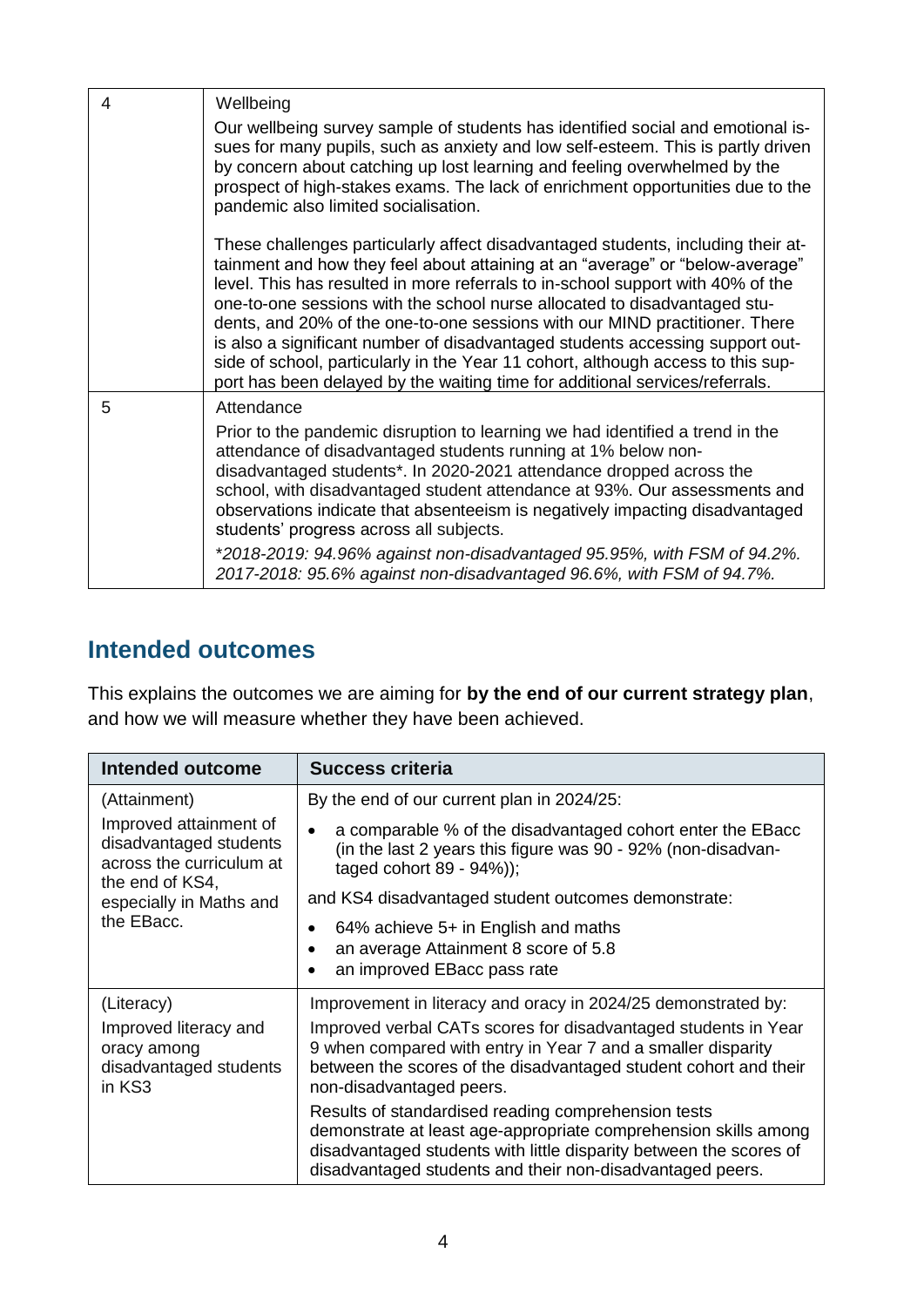|                                                                                                                                   | Lesson observations, book looks and discussions with<br>disadvantaged students indicate greater engagement in class<br>orally with more tier 2 vocabulary featured in oral and written work.<br>Fewer AtL concerns around contribution to lessons and use of<br>subject knowledge in data collections. |  |
|-----------------------------------------------------------------------------------------------------------------------------------|--------------------------------------------------------------------------------------------------------------------------------------------------------------------------------------------------------------------------------------------------------------------------------------------------------|--|
| (Meta-cognition and                                                                                                               | Improved student meta-cognition in 2024/25 demonstrated by:                                                                                                                                                                                                                                            |  |
| self-efficacy)<br>Improved metacognitive<br>and self-regulatory<br>skills among<br>disadvantaged students<br>across all subjects. | Lesson observations, improved Attitude to Learning scores and<br>the use of fewer Independent learning codes at data collection<br>points suggest disadvantaged students are more able to monitor<br>and regulate their own learning.                                                                  |  |
|                                                                                                                                   | In student voice activities disadvantaged students can articulate<br>the strategies they use as part of independent learning within and<br>outside lessons, and how this has made them more confident in<br>their learning.                                                                            |  |
|                                                                                                                                   | This finding is supported by homework completion rates across all<br>classes and subjects. This finding is supported by student<br>responses to feedback across all classes and subjects (lesson<br>observations, book looks, shared good practice etc.).                                              |  |
| (Wellbeing)                                                                                                                       | Sustained high levels of wellbeing in 2024/25 demonstrated by:                                                                                                                                                                                                                                         |  |
| To achieve and sustain<br>improved wellbeing for                                                                                  | qualitative data from student voice, surveys and teacher ob-<br>$\bullet$<br>servations                                                                                                                                                                                                                |  |
| all pupils, including<br>those who are<br>disadvantaged.                                                                          | a significant increase in participation in enrichment activities,<br>$\bullet$<br>particularly among disadvantaged students                                                                                                                                                                            |  |
|                                                                                                                                   | the referrals of disadvantaged students for additional support<br>$\bullet$<br>lead to a positive change in wellbeing and where this is not the<br>case escalation to more specialist services is secured                                                                                              |  |
| (Attendance)                                                                                                                      | Sustained high attendance in 2024/25 demonstrated by:                                                                                                                                                                                                                                                  |  |
| To achieve and sustain<br>improved attendance<br>for all students,<br>particularly our<br>disadvantaged<br>students.              | the overall absence rate for all pupils being no more than 4%,<br>$\bullet$<br>and the attendance gap between disadvantaged students and<br>their non-disadvantaged peers being reduced by 0.5% for stu-<br>dents below the PA threshold                                                               |  |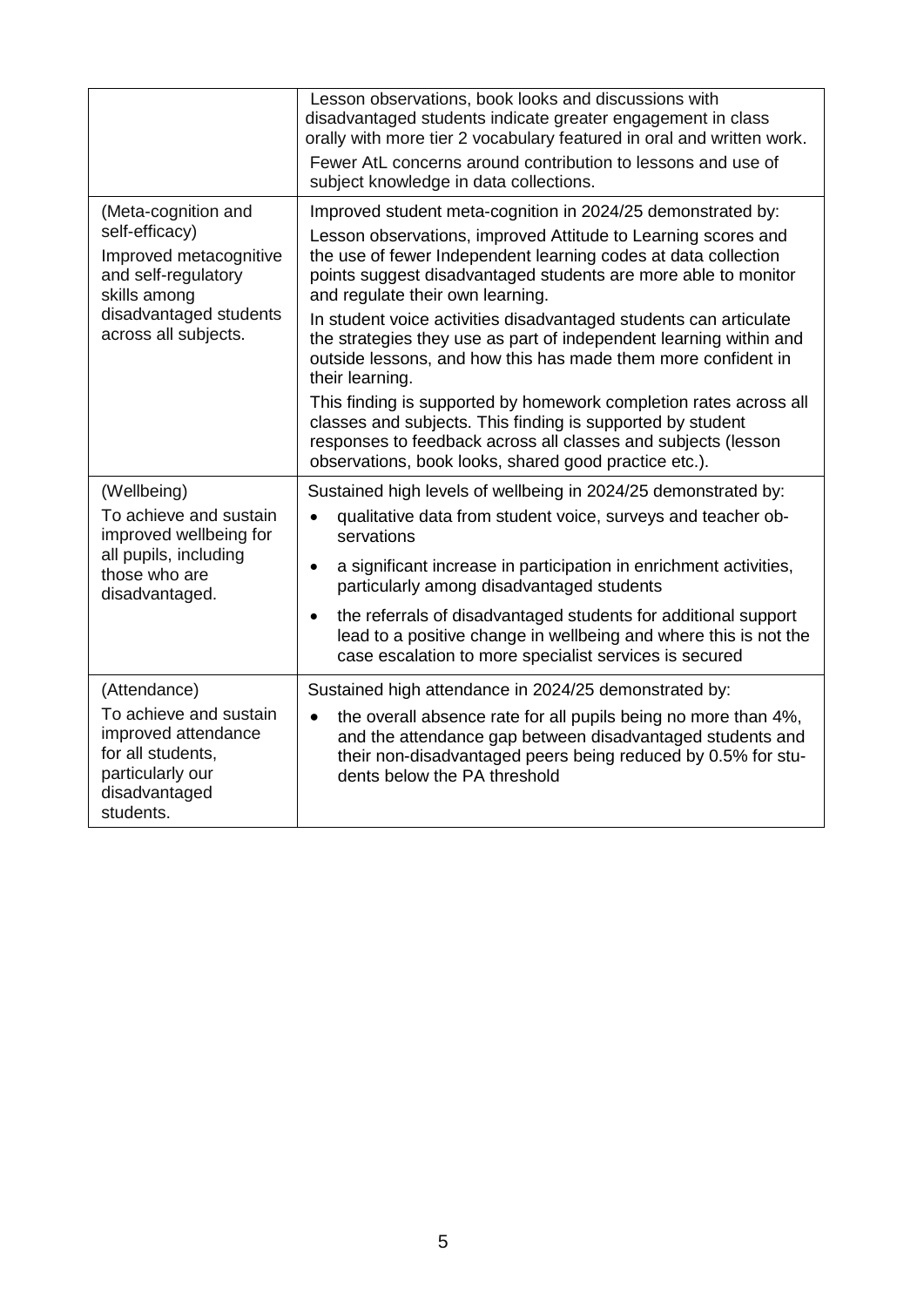## **Activity in this academic year**

This details how we intend to spend our pupil premium (and recovery premium funding) **this academic year** to address the challenges listed above.

#### **Teaching (for example, CPD, recruitment and retention)**

Budgeted cost: £101 561.40

| <b>Activity</b>                                                                                                                                                                                                   | Evidence that supports this approach                                                                                                                                                                                                                                                                                                                                                                                                                                                                                                                                       | <b>Challenge</b><br>number(s)<br>addressed |
|-------------------------------------------------------------------------------------------------------------------------------------------------------------------------------------------------------------------|----------------------------------------------------------------------------------------------------------------------------------------------------------------------------------------------------------------------------------------------------------------------------------------------------------------------------------------------------------------------------------------------------------------------------------------------------------------------------------------------------------------------------------------------------------------------------|--------------------------------------------|
| Purchase and introduce<br>standardised assessments;<br>CPD to ensure assessments<br>are interpreted correctly<br>against routine teacher<br>assessment data, with<br>teaching adapted accordingly<br>if required. | The use of standardised tests to give a more<br>robust assessment of student attainment to<br>national standard in reading and maths, and<br>as a way to inform targeted support as<br>outlined in the EEF resource "Using<br>standardised tests for measuring pupil<br>progress" 14th November, 2016, alongside<br>how teacher diagnostic assessment is<br>effective to inform decisions in teaching and<br>learning, backed up by the EEF resource<br>"Diagnostic assessment tool".<br>The challenge to drawing conclusions<br>regarding measuring student progress in a | 1, 2                                       |
|                                                                                                                                                                                                                   | particular subject from standardised<br>assessments alone is outlined by Rebecca<br>Allen, (Professor of Education at UCL Institute<br>of Education and Founder of TeacherTapp):<br>https://blogs.ucl.ac.uk/ioe/2018/05/23/what-<br>can-short-standardised-tests-tell-us-about-<br>the-attainment-and-progress-of-individual-<br>pupils-and-of-schools/                                                                                                                                                                                                                    |                                            |
| Evaluate the effectiveness of<br>the work undertaken on<br>embedding literacy across the<br>curriculum in the last strategy<br>and reflect the next steps for<br>this in CPD plans for 2022<br>onwards            | Acquiring disciplinary literacy is key for<br>students as they learn new, more complex<br>concepts in each subject and has a positive<br>impact on student attainment, particularly the<br>most disadvantaged:<br>https://educationendowmentfoundation.org.uk<br>/education-evidence/guidance-<br>reports/literacy-ks3-ks4<br>Reading comprehension, vocabulary and<br>other literacy skills are heavily linked with<br>attainment in maths and English:                                                                                                                   | 1, 2, 3                                    |
|                                                                                                                                                                                                                   | https://www.oup.com.cn/test/word-gap.pdf<br>(2018) and more recent research tells us that<br>the literacy gap/reading proficiency between<br>disadvantaged students and non-<br>disadvantaged students has grown due to<br>school closures and lost learning. We also<br>need to ensure any changes to the school<br>context are being met.                                                                                                                                                                                                                                |                                            |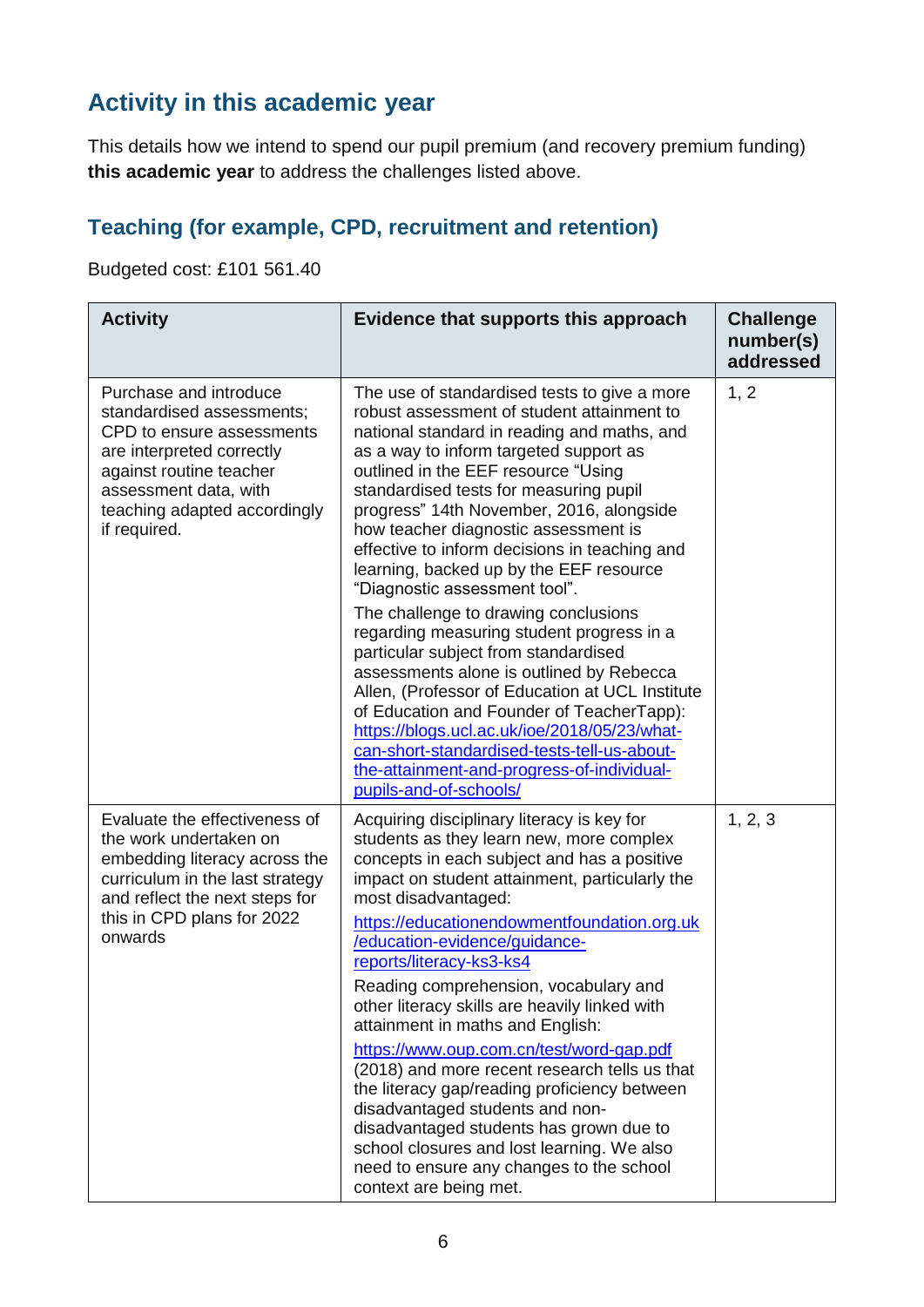| Access the LA commissioned                                                                                                                                                                                                                                                                                                                                                                                                                                                                                                                                                                                                                        | Literacy research as above.                                                                                                                                                                                                                                                                                                                                                                                                                                                                                                                                                                                                                                                                                                                                                                             | 1, 2       |
|---------------------------------------------------------------------------------------------------------------------------------------------------------------------------------------------------------------------------------------------------------------------------------------------------------------------------------------------------------------------------------------------------------------------------------------------------------------------------------------------------------------------------------------------------------------------------------------------------------------------------------------------------|---------------------------------------------------------------------------------------------------------------------------------------------------------------------------------------------------------------------------------------------------------------------------------------------------------------------------------------------------------------------------------------------------------------------------------------------------------------------------------------------------------------------------------------------------------------------------------------------------------------------------------------------------------------------------------------------------------------------------------------------------------------------------------------------------------|------------|
| CPD for language literacy in<br>Maths designed by SALT to<br>help raise maths attainment<br>for disadvantaged pupils                                                                                                                                                                                                                                                                                                                                                                                                                                                                                                                              | This is also informed by our own analysis of<br><b>GCSE English/Maths outcomes for</b><br>disadvantaged students with slower<br>processing difficulties in 2018 and 2019<br>taught in ability sets - and now taught with<br>more mixed ability groupings as per the EEF<br>findings:<br>https://educationendowmentfoundation.org.uk<br>/guidance-for-teachers/mathematics                                                                                                                                                                                                                                                                                                                                                                                                                               |            |
| Ensure the induction process<br>for new staff is focused on<br>establishing high<br>expectations regarding<br>teaching and learning and is<br>followed up through CPD as<br>required.<br>Specifically, round 1 lesson<br>observations every new staff<br>member to undertake paired<br>good practice observations,<br>with teacher release time<br>funded as required                                                                                                                                                                                                                                                                             | The LMS Assessment Policy 2021 reflects the<br>EEF findings of the impact of quality and<br>timely feedback on student progress and<br>attainment which new staff should apply in<br>their lessons and over time:<br>https://educationendowmentfoundation.org.uk<br>/education-evidence/guidance-<br>reports/feedback<br>High expectations for all students, regardless<br>of background, will promote best outcomes,<br>e.g. through no hands up and targeted<br>questioning, with a high level of consistency<br>achieved.<br>Disadvantaged student will have equity of<br>access to the highest quality teachers which<br>disproportionately improves their outcomes:<br>https://educationendowmentfoundation.org.uk<br>/support-for-schools/school-improvement-<br>planning/1-high-quality-teaching | 1, 2, 3    |
| Formal and informal<br>monitoring and evaluation<br>activities inform CPD and are<br>focused on high-quality<br>teaching to maximise learning,<br>funding teacher release time<br>as required:<br>lesson observations are<br>paired; formal have a<br>member of SLT; ECTs have<br>paired a self and peer<br>programme;<br>additional time for ECT<br>programme of mentoring;<br>design of an NQT $+1$<br>programme of CPD and<br>enquiry-based learning<br>based on areas for<br>development identified by<br>NQT + 1 teachers;<br>CPD planning meetings with<br>Heads of Department to<br>ascertain CPD needs for<br>departments and individuals | Quality of teaching in lessons has the biggest<br>impact on disadvantaged student attainment:<br>https://educationendowmentfoundation.org.uk/<br>support-for-schools/school-improvement-<br>planning/1-high-quality-teaching<br>Focusing on developing our practitioners and<br>modelling reflective practice will ensure<br>disadvantaged students have a consistent<br>experience of high-quality teaching and this will<br>be key to the success of our strategy.<br>Time to QA, monitor and evaluate is part of the<br>EEF guidance on an effective Pupil Premium<br>Strategy:<br>https://d2tic4wvo1iusb.cloudfront.net/document<br>s/guidanceForTeachers/EEF-Guide-to-the-<br>Pupil-Premium-Autumn-2021.pdf                                                                                        | 1, 2, 3, 4 |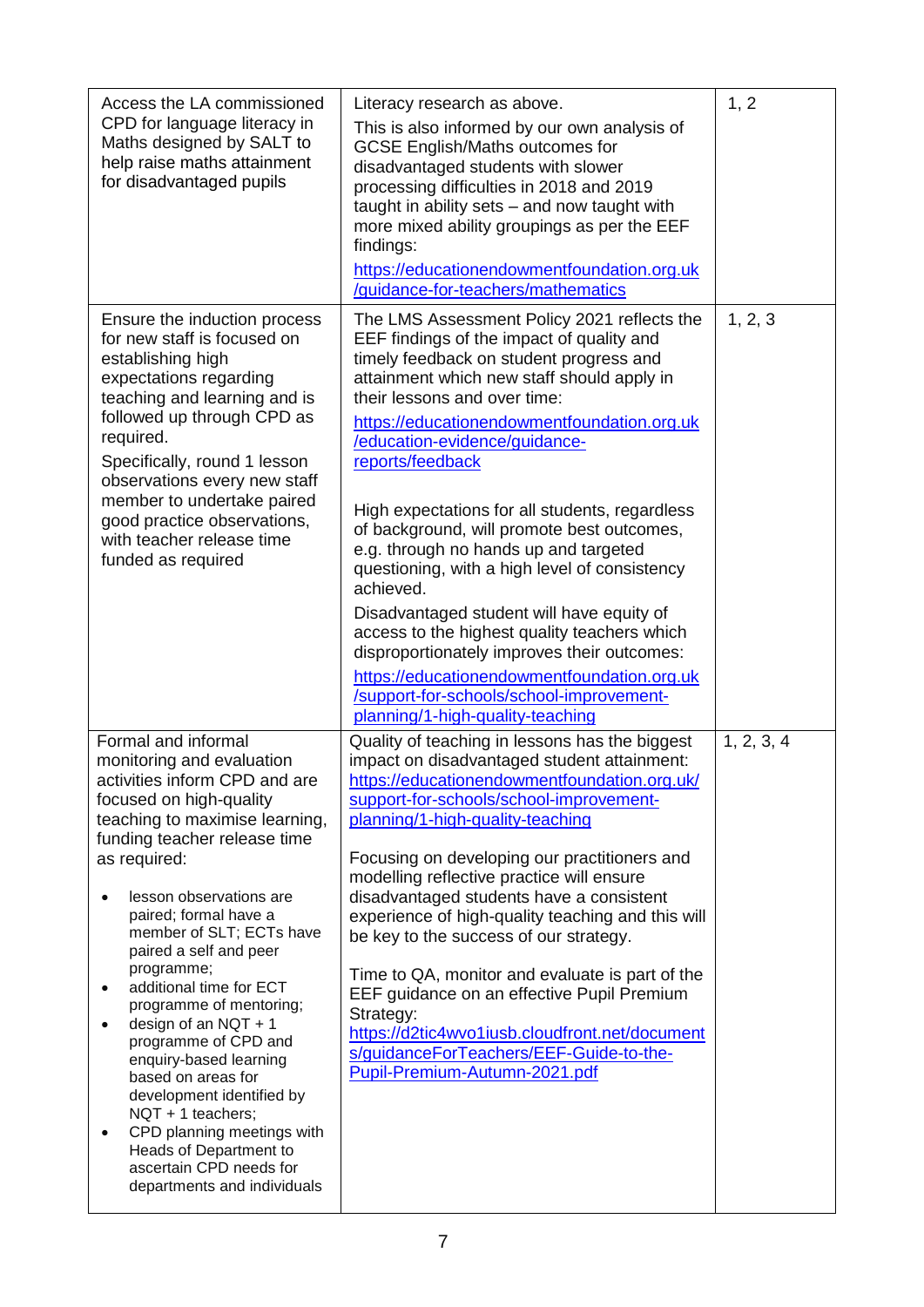| Developing metacognitive and<br>self-regulation skills in all stu-<br>dents which may involve ongo- | Teaching metacognitive strategies to pupils<br>can be an inexpensive method to help pupils<br>become more independent learners: | 4 |
|-----------------------------------------------------------------------------------------------------|---------------------------------------------------------------------------------------------------------------------------------|---|
| ing CPD, support and release<br>time.                                                               | https://educationendowmentfoundation.org.uk/<br>education-evidence/evidence-<br>reviews/metacognition-and-self-regulation       |   |

#### **Targeted academic support (for example, tutoring, one-to-one support structured interventions)**

Budgeted cost: £9 139.10

| <b>Activity</b>                                                                                                                                                                                                                                                              | Evidence that supports this approach                                                                                                                                                                                                                                                                                                                                                                                                                                                                                                                                                                                                                        | <b>Challenge</b><br>number(s)<br>addressed |
|------------------------------------------------------------------------------------------------------------------------------------------------------------------------------------------------------------------------------------------------------------------------------|-------------------------------------------------------------------------------------------------------------------------------------------------------------------------------------------------------------------------------------------------------------------------------------------------------------------------------------------------------------------------------------------------------------------------------------------------------------------------------------------------------------------------------------------------------------------------------------------------------------------------------------------------------------|--------------------------------------------|
| <b>Research and Development</b><br>Group to focus on working<br>with a targeted small group of<br>students on meta-cognition<br>strategies, initially to be<br>utilised outside of the<br>classroom, with subject<br>specialist input (Maths,<br>reading and student choice) | Teaching metacognitive strategies to stu-<br>dents is identified as an inexpensive method<br>to help students become more independent<br>learners:<br>https://educationendowmentfoundation.org.u<br>k/education-evidence/evidence-<br>reviews/metacognition-and-self-regulation<br>There is particularly strong evidence that it<br>can have a positive impact on maths<br>attainment                                                                                                                                                                                                                                                                       | $\overline{4}$                             |
| Adopt a targeted teaching<br>programme as a reading<br>intervention for<br>disadvantaged students who<br>need additional help to<br>comprehend texts and<br>address vocabulary gaps; this<br>will draw on the teaching<br>CPD.                                               | https://educationendowmentfounda-<br>tion.org.uk/education-evidence/teaching-<br>learning-toolkit/reading-comprehension-<br>strategies<br>Reading comprehension strategies can<br>have a positive impact on students' ability to<br>understand a text, and this is particularly the<br>case when interventions are delivered over<br>a shorter time (e.g. half-term/term).<br>This will draw on the teaching CPD outlined<br>above to ensure data from standardised as-<br>sessments are interpreted correctly and staff<br>are trained to identify and deliver the correct<br>additional student support through interven-<br>tions or teacher instruction | 1, 2, 3                                    |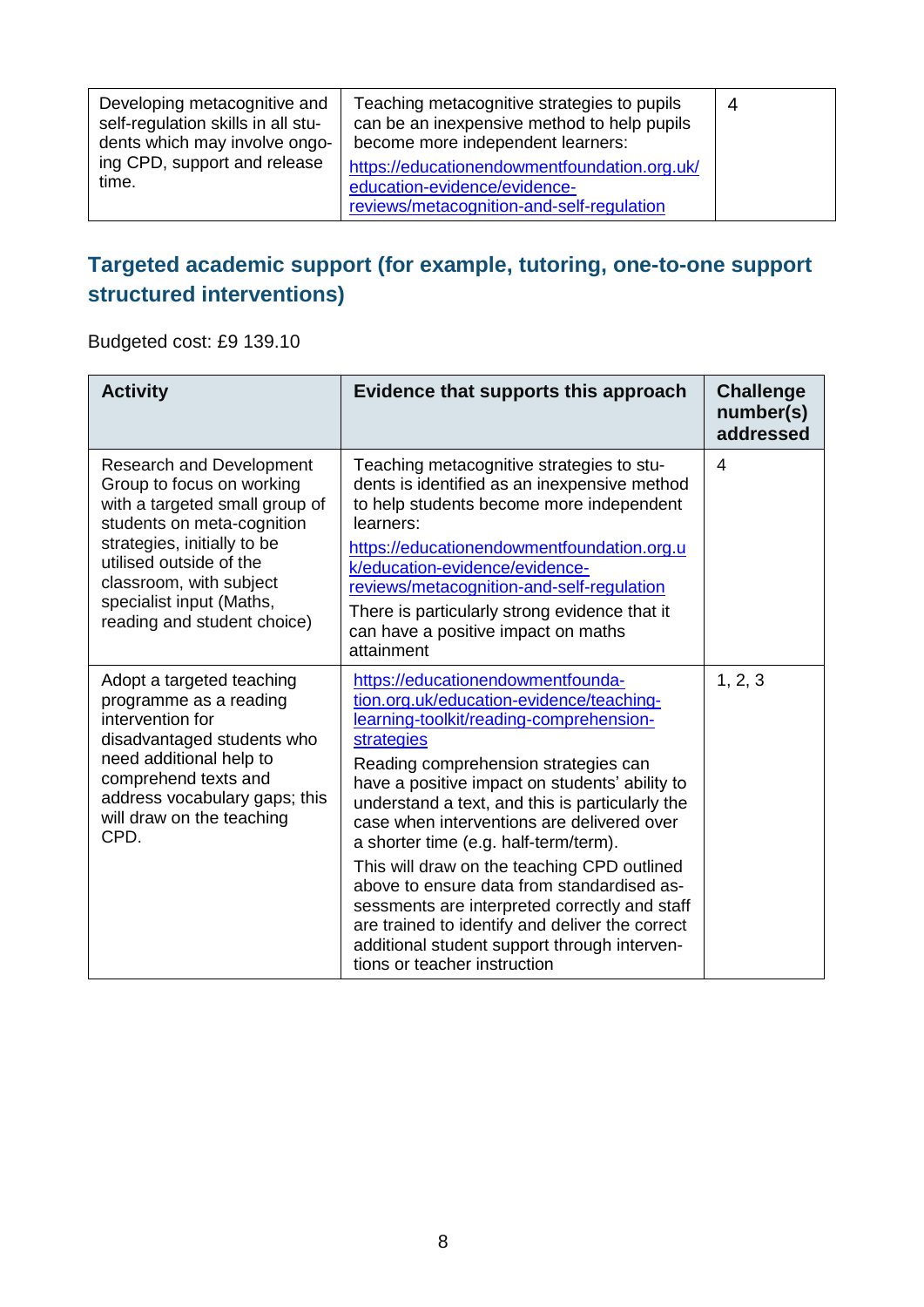#### **Wider strategies (for example, related to attendance, behaviour, wellbeing)**

Budgeted cost: £20 000

| <b>Activity</b>                                                                                                                                                                                                                                                                                                                                                                                 | Evidence that supports this approach                                                                                                                                                                                                                                                                                                                                                                                                                                                                             | <b>Challenge</b><br>number(s)<br>addressed |
|-------------------------------------------------------------------------------------------------------------------------------------------------------------------------------------------------------------------------------------------------------------------------------------------------------------------------------------------------------------------------------------------------|------------------------------------------------------------------------------------------------------------------------------------------------------------------------------------------------------------------------------------------------------------------------------------------------------------------------------------------------------------------------------------------------------------------------------------------------------------------------------------------------------------------|--------------------------------------------|
| Referral of<br>specific students<br>who have been<br>identified as<br>needing support<br>with regulating<br>their behaviour<br>and emotions to<br>on-site support<br>(e.g. school<br>nurse, Mind<br>practitioner,<br>Chaplain etc)<br>This could include<br>DSL, DDSL,<br>SENCo and/or<br>HoY release time<br>to support<br>coordination of<br>this strategy with<br>professionals<br>from Mind | CBT can have a high impact on risk behaviours and<br>behavioural difficulties: https://youthendow-<br>mentfund.org.uk/toolkit/cognitive-behavioural-ther-<br>apy/<br>EIF's report on adolescent mental health found<br>good evidence that CBT interventions support<br>young people's social and emotional skills and can<br>reduce symptoms of anxiety and depression:<br>https://www.eif.org.uk/report/adolescent-mental-<br>health-a-systematic-review-on-the-effectiveness-of-<br>school-based-interventions | $\overline{4}$                             |
| Embedding<br>principles of good<br>practice set out in<br>the DfE's updated<br>advice (27<br>September 2021),<br>to include staff<br>training to<br>develop and<br>implement new<br>procedures.                                                                                                                                                                                                 | The DfE guidance has been informed by<br>engagement with schools that have significantly<br>reduced persistent absence levels:<br>https://www.gov.uk/government/publications/school-<br>attendance/framework-for-securing-full-attendance-<br>actions-for-schools-and-local-authorities                                                                                                                                                                                                                          | 5                                          |
| Contingency fund<br>for acute issues.                                                                                                                                                                                                                                                                                                                                                           | Based on our experiences, the rationale for a three-<br>year strategy and drawing on advice from peers, we<br>have identified a need to set a small amount of<br>funding aside to respond quickly to needs that have<br>not yet been identified but which may become<br>acute over the period of this strategy document.                                                                                                                                                                                         | All                                        |

# **Total budgeted cost: £** *130 700.50*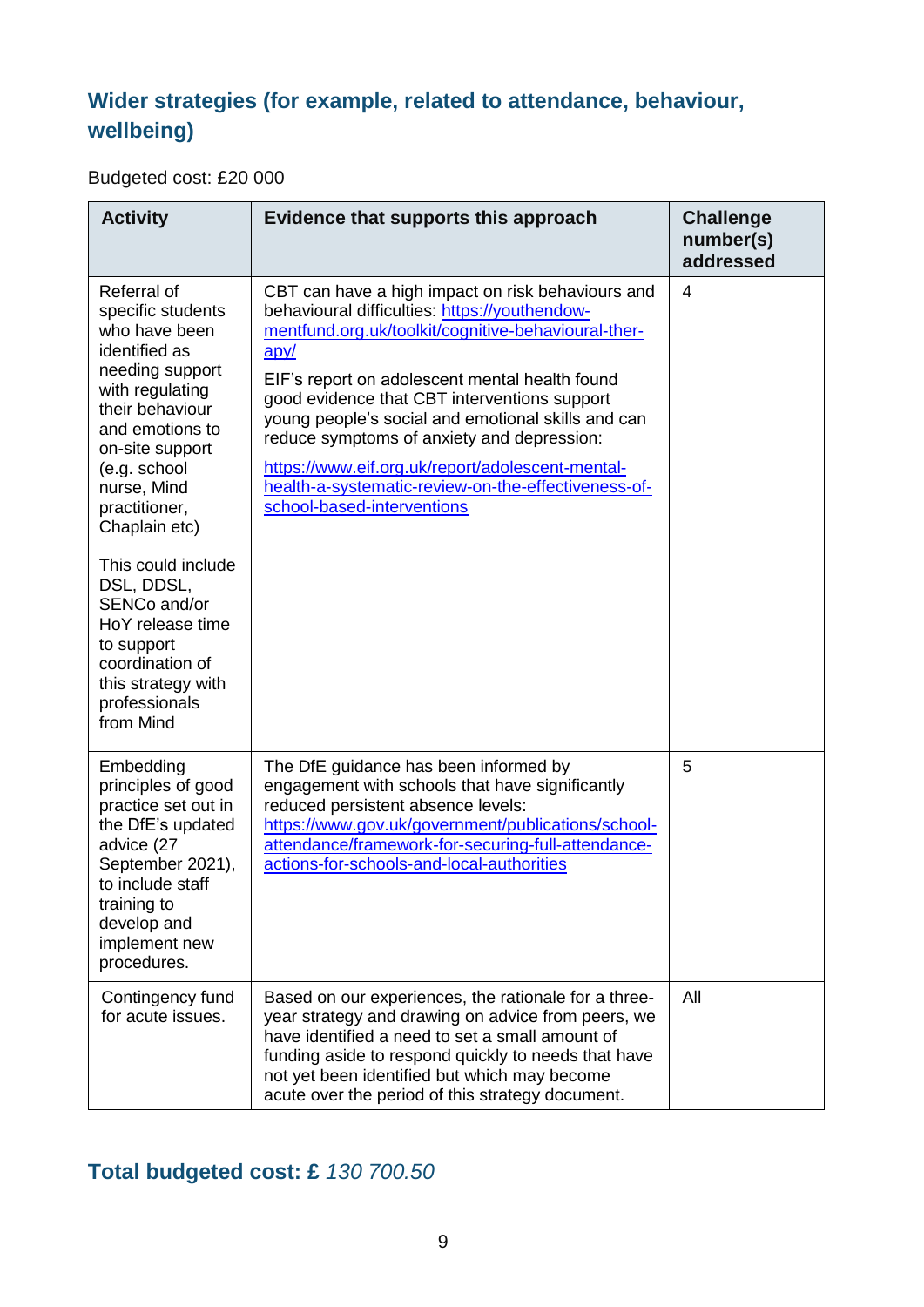# **Part B: Review of outcomes in the previous academic year**

#### **Pupil premium strategy outcomes**

This details the impact that our pupil premium activity had on pupils in the 2020 to 2021 academic year.

The aims of our previous strategy from 2018 to 2021 have been partially met.

Despite being on track during the first year (2018/19), the outcomes we aimed to achieve in our previous strategy by the end of 2020/21 cannot be fully assessed due to COVID-19. Firstly, performance measures have not been published for 2020 and 2021 and secondly, it is primarily the impact of Covid-19 which disrupted all of our subject areas to varying degrees and hampered the wider support we could consistently put in place.

In 2019: the in-school Progress 8 gap between disadvantaged students and their non-disadvantaged peers narrowed, with disadvantaged students achieving better progress than their non-disadvantaged peers nationally in 2019 (ASP 2019).

Comparing 2021 outcomes of TAGs with 2019 national data we met:

- 90% of out disadvantaged cohort was entered for EBacc compared with 40% nationally.
- Disadvantaged students achieved a better Attainment 8 score (5.07) than their disadvantaged peers nationally (3.6) and were at least in line with non-disadvantaged peers nationally (5.0)
- Disadvantaged students achieved a better % 5+EM (50%) than their disadvantaged peers nationally (24%), and were at least in line with non-disadvantaged peers nationally (49%)

However, the GCSE attainment of disadvantaged students is generally lower than that of their non-disadvantaged peers in school. There was a more significant gap in the CAGs awarded in 2021 (A8 5.57 versus 6.85) with 50% of the disadvantaged cohort achieving a 5 in both Maths and English compared with 87.6% of the non-disadvantaged cohort.

For disadvantaged student attendance to be higher than the national average was not met: 93.03% versus 94.5% national

Although disadvantaged students did attend school during closure/partial-closure at a much higher rate than in similar schools in order to access support and learning, for student attainment to improve, attendance needs to improve and therefore attendance remains a focus of our current plan.

As evidenced in schools across the country, partial closure was most detrimental to our disadvantaged students because they were not able to benefit from our pupil premium funded improvements to teaching and targeted interventions to the degree which we had planned. The impact was partly mitigated by our resolution to maintain a high-quality blended curriculum during periods of partial closure, aided by use of chrome books for disadvantaged students to be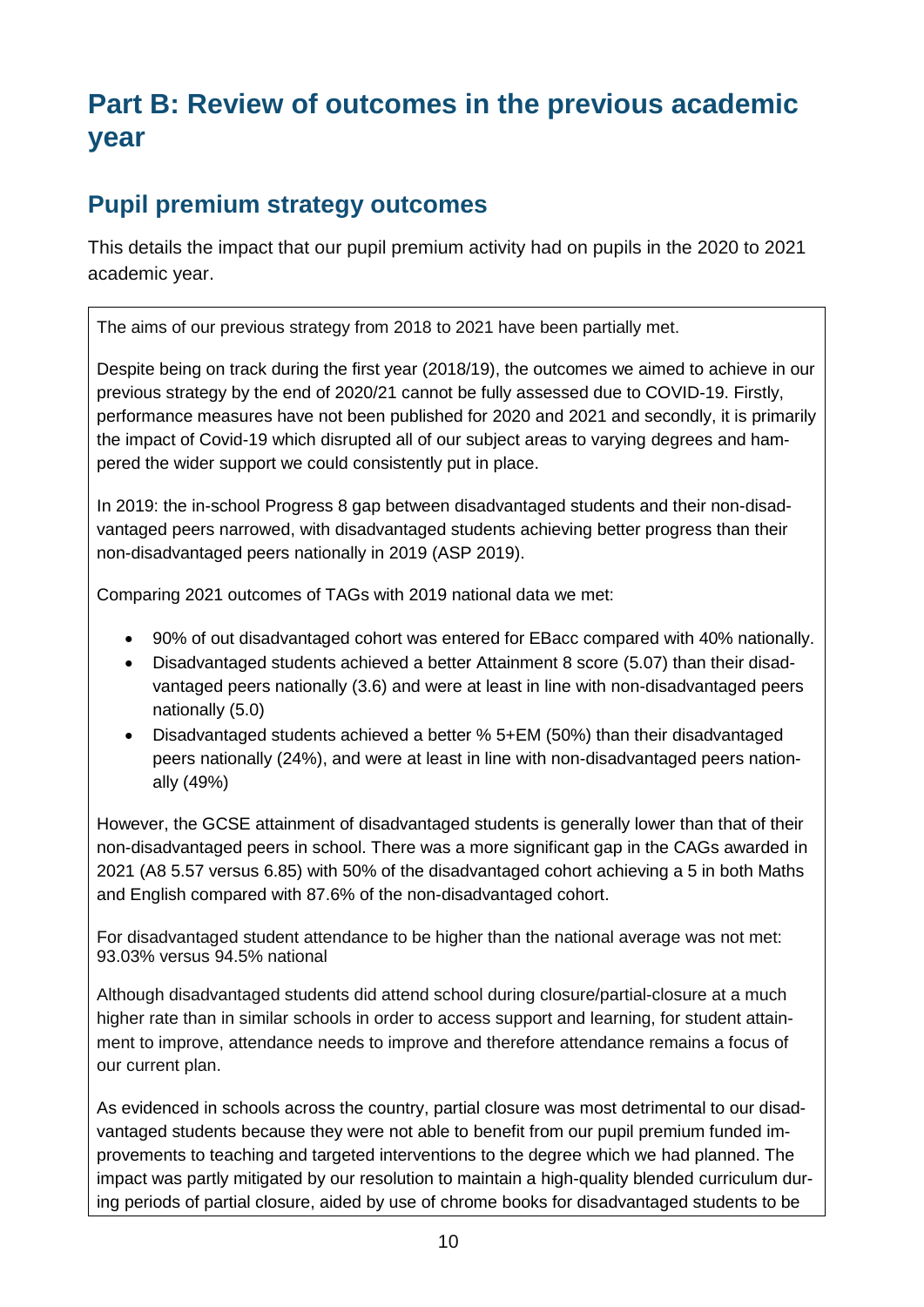educated on site, online resources such as those provided by Oak National Academy, and onsite provision and support from LSAs, subject specialists and Heads of Year.

Our assessments demonstrated that pupil behaviour, wellbeing and mental health were significantly impacted last year, primarily due to COVID-19-related issues. The impact was particularly acute for disadvantaged pupils. We used pupil premium funding to provide wellbeing support for all students, and targeted interventions where we could engage practitioners directed to greatest need. We are building on that approach in our new plan.

### **Externally provided programmes**

| Programme | <b>Provider</b> |
|-----------|-----------------|
|           |                 |

## **Service pupil premium funding (optional)**

| <b>Measure</b>                                                                    | <b>Details</b> |
|-----------------------------------------------------------------------------------|----------------|
| How did you spend your service pupil<br>premium allocation last academic year?    |                |
| What was the impact of that spending on<br>service pupil premium eligible pupils? |                |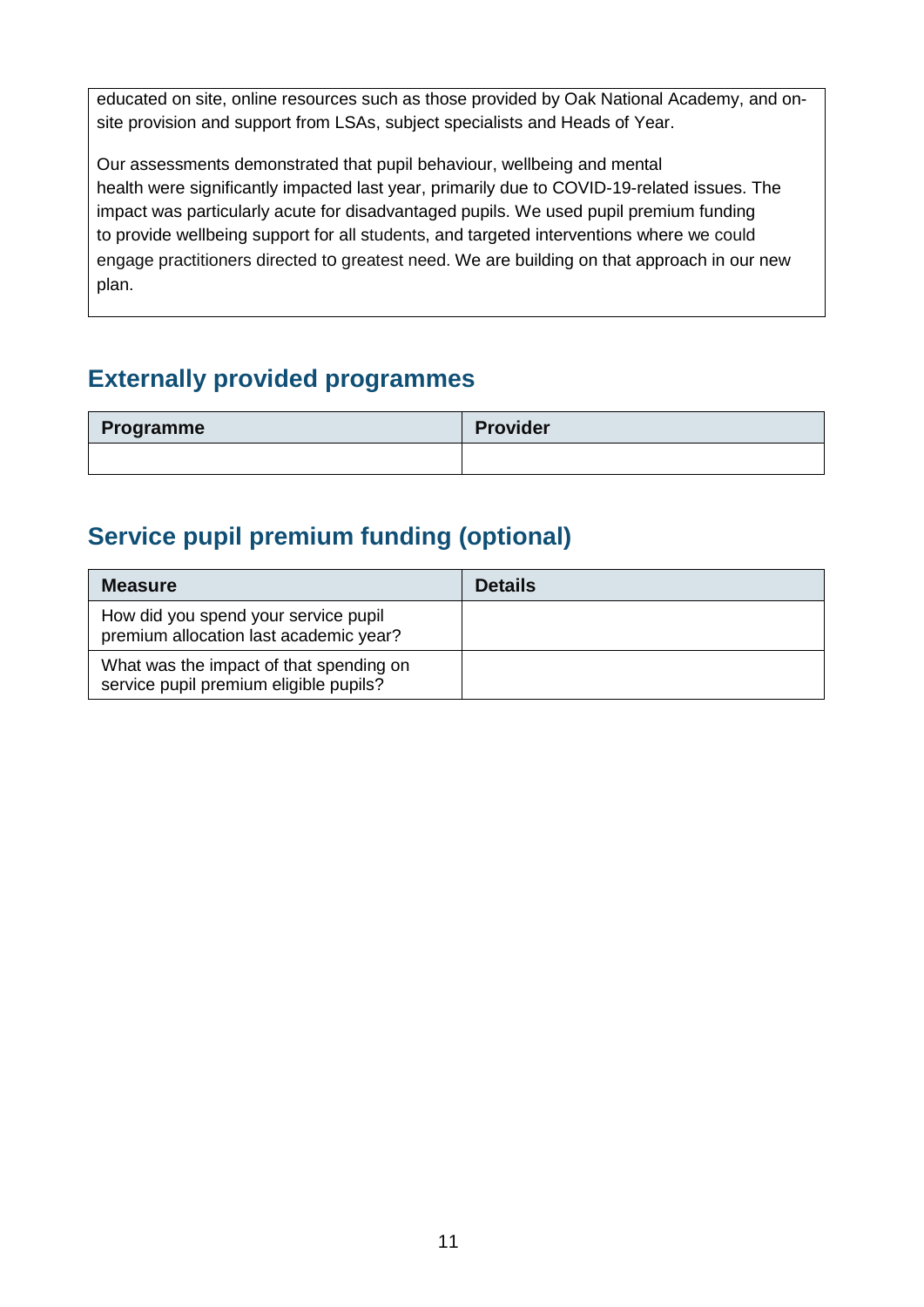# **Further information (optional)**

#### **Additional activity**

Our pupil premium strategy will be supplemented by additional activity that is not being funded by pupil premium (or recovery premium). That will include:

- embedding more effective evaluation of the impact of the curriculum on all learners, including those who are disadvantaged, across all subjects and as a school
- involving all teaching staff in a Research and Development Group to encourage all practitioners to look at existing research on specific topics and use this to reflect on their own practice. As a result of student voice teachers make changes to classroom practice and trial new approaches. Ideas are disseminated to the whole teaching body, and resources shared through a toolkit available to all teaching staff. This approach has shown a marked impact, for example work on flipped learning and on marking and feedback in previous years is now an established part of school practice. The EEF evidence on feedback [https://educationendowmentfoundation.org.uk/education-evidence/guid](https://educationendowmentfoundation.org.uk/education-evidence/guidance-reports/feedback)[ance-reports/feedback](https://educationendowmentfoundation.org.uk/education-evidence/guidance-reports/feedback) demonstrates this has significant benefits for all students, and particularly disadvantaged students
- open door observations (where teachers trial or showcase ideas from their Research and Development group work) is an opportunity for all teachers to observe a number of their peers. Each teacher nominates a 20-minute section of their lesson which anyone is free to come and watch. This is a mechanism for sharing good practice from Research and Development groups as well as an opportunity to receive peer feedback. Teacher voice indicates the value teachers place on this activity in terms of their professional development in meeting the needs of all learners
- utilising support from our local Mind team to support pupils with mild to moderate mental health and wellbeing issues, many of whom are disadvantaged
- offering a wide range of high-quality extracurricular activities to boost wellbeing, behaviour, attendance, and aspiration. Activities (e.g., The Duke of Edinburgh's Award), will a focus on building life skills such as confidence, resilience, and working collaboratively. Disadvantaged pupils will be encouraged and supported to participate
- allocation of devices to use at home in order to support learning in school, e.g. engage in online learning, research and independent learning activities, and to complete homework
- Sixth-Form and post-16 progression interviews to establish the requirements of a range of pathways and ensure students have the knowledge and encouragement to pursue a suitable pathway and achieve their potential

#### **Planning, implementation, and evaluation**

In planning our new pupil premium strategy, we evaluated why activity undertaken in previous years had not had the degree of impact that we had expected.

We triangulated evidence from multiple sources of data including assessments, engagement in class and outside of class, book looks, lesson observations, attendance conversations and surveys with a range of students and teachers in order to identify the challenges faced by disadvantaged students.